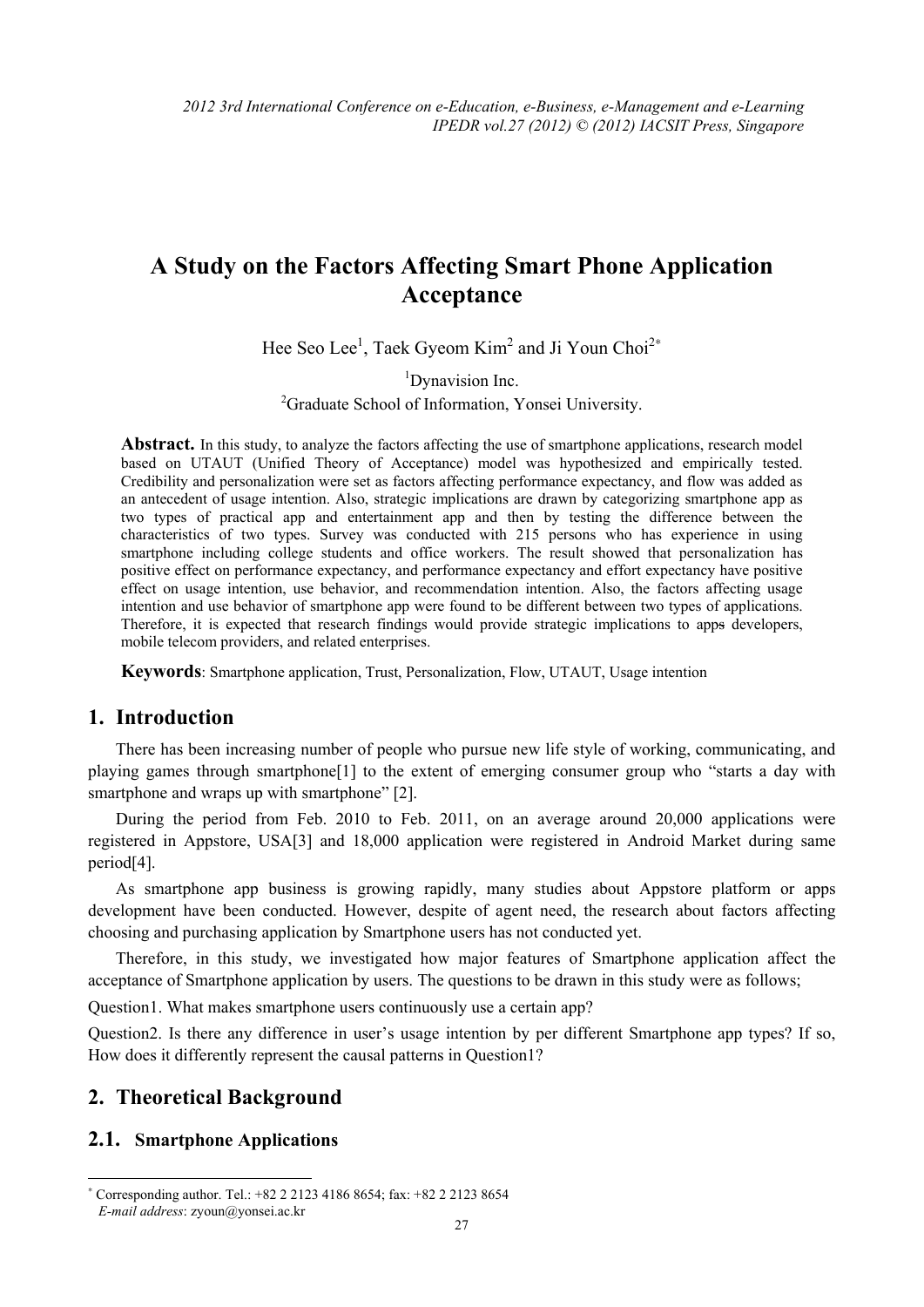Application is an abbreviated form of application program. Application program refers designed program to perform specific function towards users or other application program [5]. Mobile application means application program which is being used in mobile phone under mobile environment or is being materialized in portable personal digital assistant (PDA), and smartphone application refers as program which has been designed to be operated in smartphone and it can be installed by downloading in specific application sales outlet.

As mobile contents making environments constituted where anyone can develop application freely, the number of application registration case has been abruptly increased that accumulated registration case in Appstore in Apple increased from around 50,000 cases in Mar. 2009 to accumulated registration case 260,000 during Sept. 2010 with increases rate around 20 times. The number of accumulated registration case in Google Android Market also increased from around 4,900 cases during Mar. 2009 to the figure 98,000 cases during Sept. 2010 with increase rate around 20 times.

Also, app is a concept which continuously being changed and evolved. By now, app meant application program which has loaded in Appstore in Apple or Google Android Market. However, now apps is being extended well above smartphone, until to a range of substitutes with tablet, and further even with web.

As application field is being extended and becomes a core in business, these factors have been acting as key deciding factors while purchasing smartphone[6].

#### **2.2. UTAUT : Unified Theory of Acceptance and Use of Technology**

The research field which attracts the most attention among information technology related research can be use and adoption of new information technology. In existing technology acceptance studies, the variables related with human attitude or intention which have been handled in social psychology field are adopted, the representative research related with technology acceptance would be TRA(theory of reasoned action), TAM(technology acceptance model), and TPB(theory of planned behavior) [7,8,9].

However, there is limit in TAM enough not to support justification about various exogenous variables and relationship between variables, thus in most of research, either model has been modified as per the subjected technology or environment or only some of variables were utilized.

Venkatesh *et al*.[10] have proposed 'Unified Theory of Acceptance and Use of Technology(UTAUT)' model by integrating each factors which have been used in 8 models of earlier research about acceptance of information technology, and have recommended 3 constructs concepts which directly affected usage intention, 1 construct concept which directly affected on use, and model which integrates earlier research with 4(four) key constructs. When UTAUT has been implemented in the data same as existing model, it performed well with adjusted  $R^2$  value 69%, where as when it was implemented in new system construction, it showed 70% (adjusted  $R^2$ ) of explanatory power. This can be understood as UTAUT has been improved significantly as compared with those existing models showing explanatory power 40% in technology acceptance intention, thus it can be a model with improvement in existing limit as a more developed form.

#### **2.3. Credibility**

When we look at existing research about credibility, in the research about e-commerce during initial stage, privacy, security, and credibility have been proposed as major factors [11]. Hoffman *et al*.[11] have proposed that the most important element to have success by web merchant is to create trust with consumers by providing faith about protection of personal information and security since cyberconsumers feel they lack control over the access that web merchants have to their personal information during the online navigation process. They have asserted that for the expansion of web purchasing by consumers, securing from consumers is most essential while providing survey result in the form of questionnaire saying that the major reason why online purchase tendencies are being decreased and show unwillingness in web purchasing is that web consumer has fear in resell their personal information to other businesses and has more interest in their personal information protection. Dahlberg *et al*. [12] has studied about use of mobile payment system after adding trust concept and proposed that trust tendency affects on perceived trust, perceived usefulness and also affected on perceived usefulness. Wang *et al*.[13] has proved that in mobile service usage intention,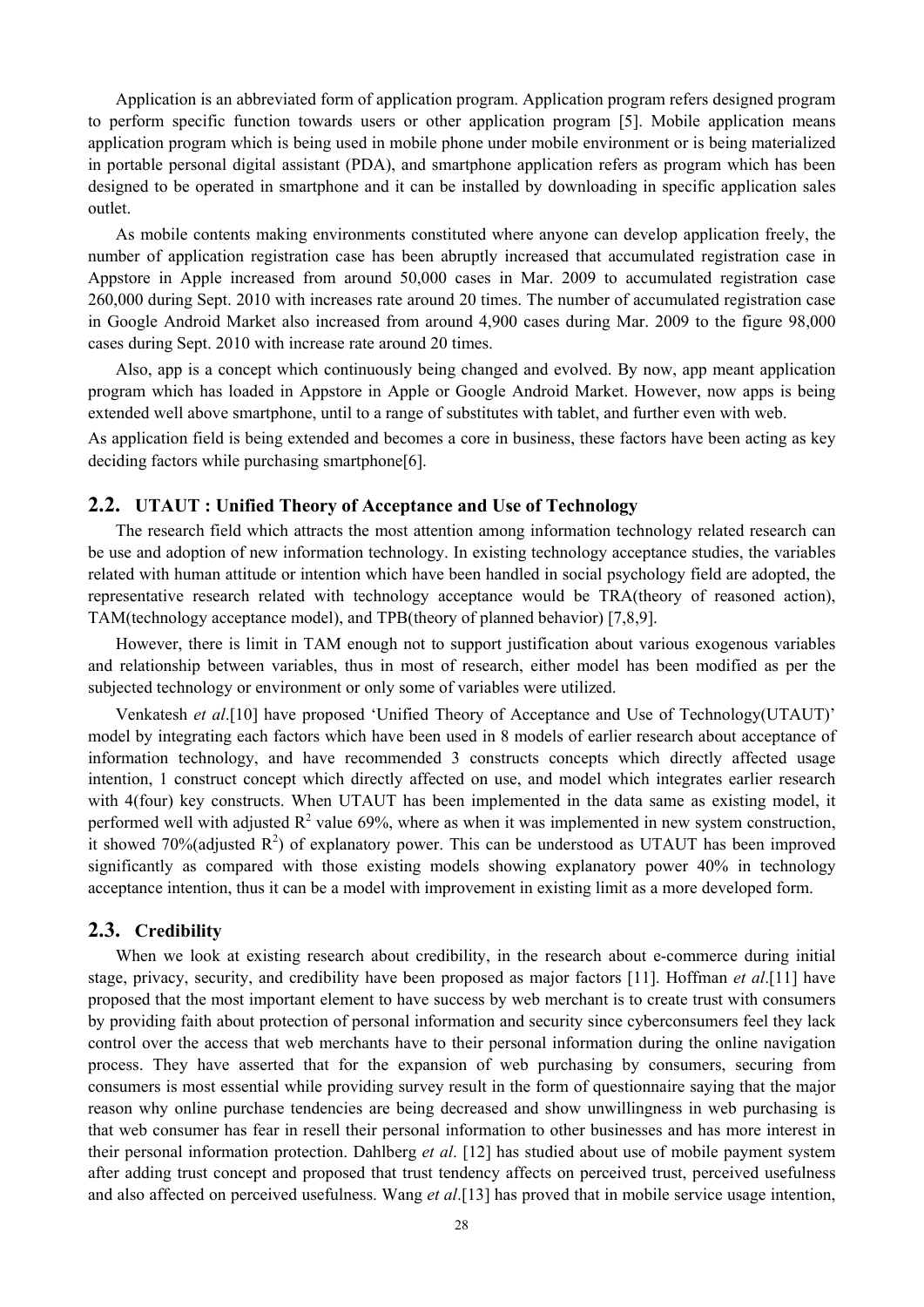other than perceived usefulness and perceived ease of use, self-efficacy, perceived resources, and perceived credibility affected directly.

Like this, since smartphone app performs transaction between seller and purchaser in imaginary space just like e-commerce, with different characteristic from transaction through physical channel in offline, it has been reported that serious problems of transaction safety or leaking of personal information are prevail, thus credibility can be an important factor in opting e-transaction by consumers.

### **2.4. Personalization**

Personalization means a degree of providing customized product, service, and information to satisfy individual needs. This implies the transformation into one-to-one marketing era during which specified product and service are provided to each individual getting out of mass marketing era when same product and services were provided to all the consumers alike. W. Hanson[14] has referred as saying "personalization is a special form of product differentiation". As per Song Chang-Seok *et al*.[15], personalization belongs to direct interaction mode between consumers and enterprises. That means, personalization implies interaction towards both directions between enterprise and individual consumer, and enterprises understand individual consumer's desire through participating in actual marketing process, and provide customized service, information etc. accordingly.

As has seen from the above facts, contents and services are being developed as transformed form of individually customized service.

### **2.5. Flow**

Csikszentmihalyi[16] has introduced concept "flow" for the first time and defined it as "holistic response or optimal state of experience in human being which is felt during acting under completely observed state". He explained that since awareness of human being becomes narrower under flow condition, unrelated perception or thinking are filtered and one would be more immersed in that specific activity. Zinkhan[17] has emphasized that flow is the most important variable related with user not only in research about internet advertisement but also in future advertisement research, and Jang, Jung-Mu *et al.*[18] has verified acceptance of service by adding flow variable in usefulness and ease of use which are variables in Technology Acceptance Model(TAM) through research about factors affecting acceptance of wireless internet service.

In this study, flow concept was introduced because continuous use of smartphone app service as interactive media such as web is closely related with flow experience, and flow has been a very important concept in understanding users of smartphone app who has to decide, search, and purchase alone in most of the situations.

### **3. Research Model and Hypotheses**

In this study, research model and hypothesis were set to analyze usage intention and the effect on use per different app types of smartphone.



Fig. 1: Research Model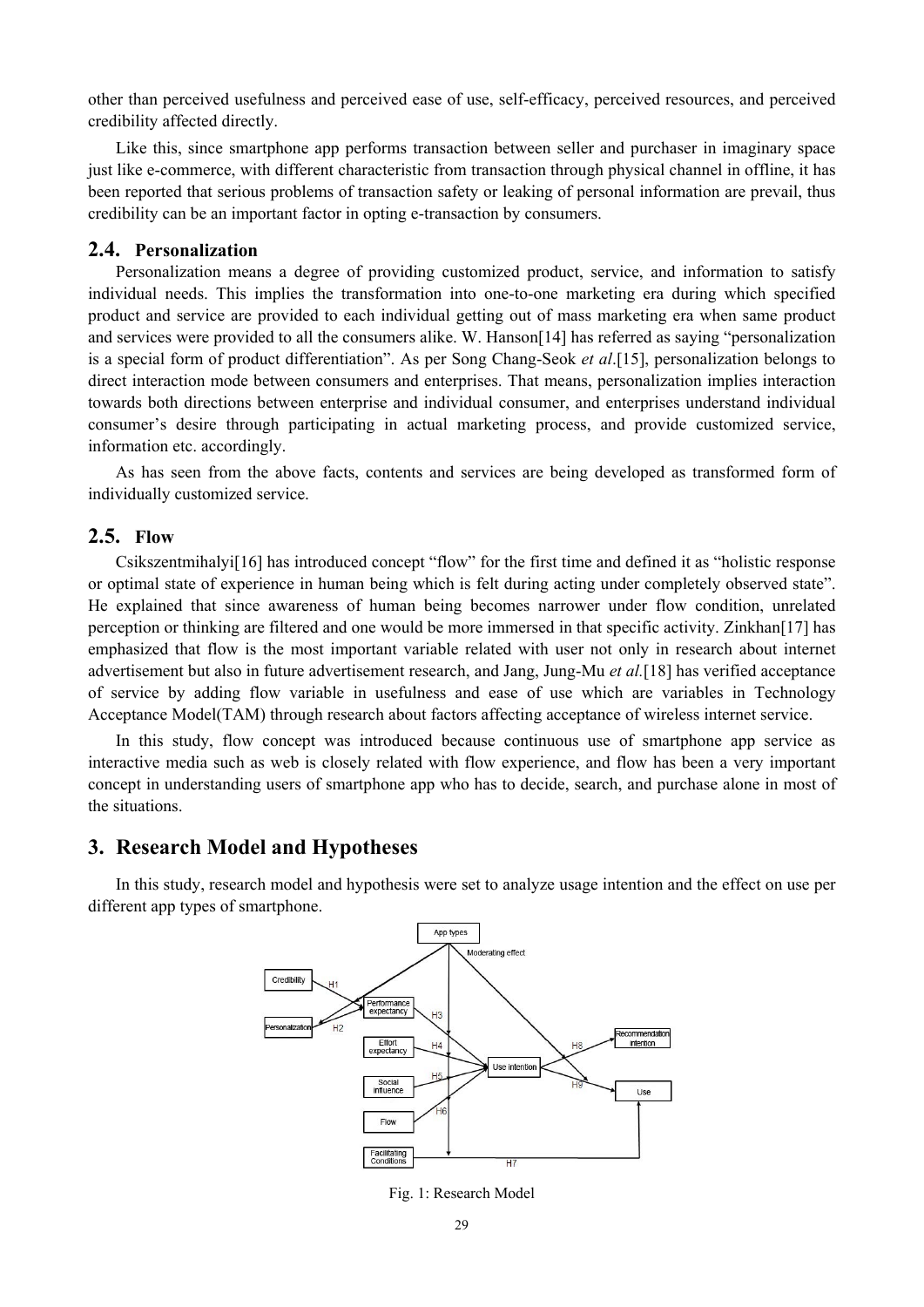### **4. Research Method**

### **4.1. Operational definition of variable**

The operational definitions for the variables used in this study are as seen in Table 1.

| Factor                   | <b>Operational Definitions</b>                                                                                                           | Reference                 |  |  |
|--------------------------|------------------------------------------------------------------------------------------------------------------------------------------|---------------------------|--|--|
| Credibility              | The degree of trust by users for the capability and security which enterprises can perform services which are<br>promised with consumer. |                           |  |  |
| Personalization          | The degree of customized product, information, and service provision as per the requirements by users.<br>[21, 22]                       |                           |  |  |
| Performance expectancy   | The degree of belief by users to get help in improving work performance by using smartphone app service.                                 | 10, 23, 24,<br>[8,<br>25  |  |  |
| Effort expectancy        | The degree of usefulness feeling by user while using smartphone apps service.                                                            | [8, 10, 23, 26]           |  |  |
| Social influence         | The perception degree of user that important person near him should use smartphone app.                                                  | [8, 9, 10, 23, 24,<br>271 |  |  |
| Flow                     | The degree of feeling fun and immersed while using smartphone apps.                                                                      | [11, 18]                  |  |  |
| Facilitating conditions  | The degree of belief by users that organizational or technological bases to support use of smartphone apps<br>are existed.               | [9, 10, 23, 24]           |  |  |
| Usage intention          | The intention of continuous and regular use of smartphone app in future.                                                                 | [8, 9, 10]                |  |  |
| Recommendation intention | The degree of recommendation willingness of smartphone app which is being used by user himself.                                          | [28, 29]                  |  |  |
| App type                 | As per the service type of app, it is classified as practical apps and entertainment apps.                                               | [8, 9, 10, 30]            |  |  |

Table. 1: Operational Definitions

#### **4.2. Characteristics of Sample**

During the course of study, samples were extracted targeting college students, graduate school students, and office goers who are currently using smartphone. Questionnaires were prepared through online during the period of 2 weeks starting from third week in the month of May 2011 and materials collection was carried out by receiving questionnaire through corresponding link, and then total 215 copies of questionnaires have been utilized for analysis.

The gender composition of respondents was similar in male and female both with figure 48.4% and 51.6% respectively, in regards with age group, the largest numbers were in their 20s with 65.6%, in 30s 31.6%, and 1.4% occupation were both age groups below 20 as well as in their 40s respectively. Academic qualification showed in the order of 67.4% as university graduate, lower than high school graduate 67.4%, diploma holder 9.3%, and post graduate 7.4%. As per the occupation of respondents, the highest was office goers with figure 7.1.% followed by students 25.1%, others 2.8%, and housewife 0.5%. The voice communication duration with smartphone was highest in below 1 hour with figure 50.7%, 26% in below 1-2 hrs., 14.4% in below 2-4 hrs, 8.4% in below 4-10 hrs., and longer than 10 hrs. was 0.5%. Data use duration with smartphone was in the order of below 1-2 hrs. with value 31.6%, below 2-4 hrs. 27%, below 4-10 hrs. 17.2%, and longer than 10 hrs. 8.4%. The use duration of smartphone app by respondents were highest in 1-6 month with figure 71%, 6-12 months 28.8%, longer than 1 year 20%, and within one month 18.1%. Smart phone OS was found to be Android 50.7%, Apple 47.9%, Windows Mobile 0.9%, and others 0.5%.

### **5. Research Findings**

### **5.1. Reliability and Validity Analysis**

In this study, by using PLS, reliability analysis, internal consistency analysis, and discriminant validity analysis were carried out, and reliability and validity in PLS were evaluated by factor loadings, AVE(average variance extracted), and CR(composite reliability) factors confirmatory factor analysis(CFA) in PLS[31]. Generally, if factor loadings and AVE are higher than 0.5 and CR is higher than 0.7, it can be regarded that internal consistency and convergence validity are secured[32].

Among total 33 individual questions, two questions (social influences 2, condition for promotion 3) whose factor loading values not exceeding 0.6 were rejected, and the factor loading values of rest 31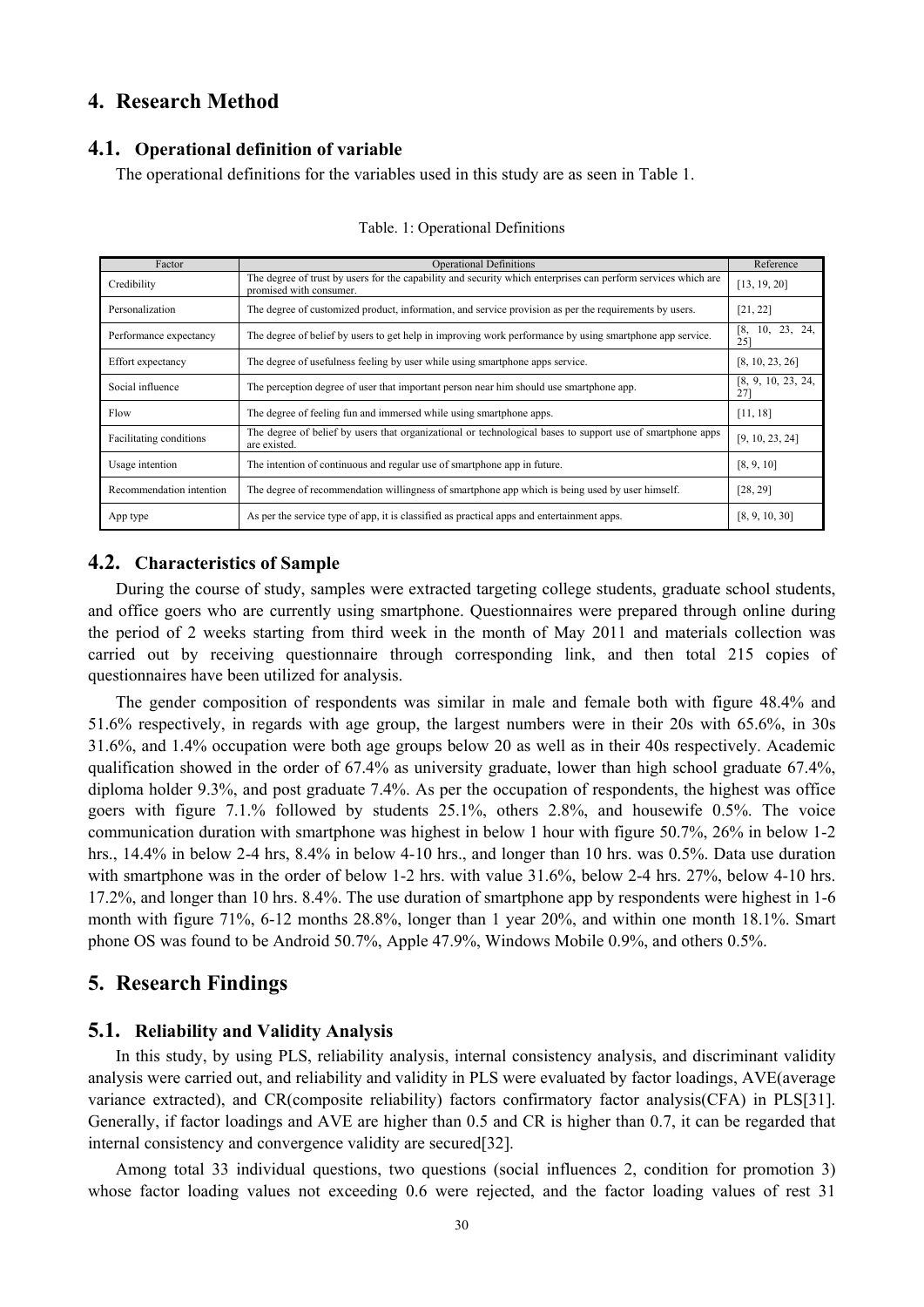questions were somewhere in between 0.63~0.962, all are fairly higher than 0.6, therefore it can be regarded that measurement tool is well explanatory about potential variables.

In PLS, to find out whether discriminant validity is appropriate, Average Variance Extracted (AVE) which has been proposed by Fornell and Larcker[33] was used. From Table 2, square root of AVE shows higher than 0.6 and it is also higher than other correlation coefficients, discriminant validity between composition concepts in this study could be verified.

|                               | Mean | S.D  | CR    | Credibility | Personali<br>-zation | Performance<br>expectancy | Effort<br>expectancy | Social<br>influence | Flow  | Facilitating<br>conditions | Use<br>Intention | Recommendat<br>ion intention | Use   |
|-------------------------------|------|------|-------|-------------|----------------------|---------------------------|----------------------|---------------------|-------|----------------------------|------------------|------------------------------|-------|
| Credibility                   | 4.71 | 1.34 | 0.882 | 0.808       |                      |                           |                      |                     |       |                            |                  |                              |       |
| Personalization               | 4.31 | 1.58 | 0.837 | 0.573       | 0.797                |                           |                      |                     |       |                            |                  |                              |       |
| Performance<br>expectancy     | 5.77 | 1.14 | 0.901 | 0.482       | 0.378                | 0.834                     |                      |                     |       |                            |                  |                              |       |
| Effort<br>expectancy          | 5.86 | 1.08 | 0.9   | 0.385       | 0.195                | 0.674                     | 0.832                |                     |       |                            |                  |                              |       |
| Social<br>influence           | 5.1  | 1.65 | 0.844 | 0.242       | 0.277                | 0.412                     | 0.381                | 0.856               |       |                            |                  |                              |       |
| Flow                          | 4.92 | 1.57 | 0.916 | 0.234       | 0.328                | 0.199                     | 0.215                | 0.356               | 0.885 |                            |                  |                              |       |
| Facilitating<br>conditions    | 4.51 | 1.48 | 0.858 | 0.515       | 0.617                | 0.347                     | 0.268                | 0.426               | 0.395 | 0.819                      |                  |                              |       |
| Usage<br>intention            | 6.25 | 0.94 | 0.972 | 0.313       | 0.184                | 0.595                     | 0.548                | 0.36                | 0.242 | 0.228                      | 0.959            |                              |       |
| Recommendat<br>-ion intention | 5.95 | 0.99 | 0.934 | 0.381       | 0.283                | 0.518                     | 0.472                | 0.39                | 0.333 | 0.325                      | 0.703            | 0.908                        |       |
| Use                           | 6.18 | 0.99 | 0.9   | 0.283       | 0.158                | 0.507                     | 0.501                | 0.36                | 0.328 | 0.222                      | 0.713            | 0.693                        | 0.904 |
| <b>AVE</b>                    |      |      |       | 0.653       | 0.636                | 0.695                     | 0.693                | 0.732               | 0.783 | 0.67                       | 0.92             | 0.825                        | 0.818 |

Table 2: Analysis result of Correlation coefficient, reliability, and discriminant validity for Variables.

### **5.2. Path analysis and Hypothesis test**

To test statistical significance of hypothesis about each variable through path analysis, Bootstrap analysis was carried out. In PLS, without separately proposing model fitness,  $R<sup>2</sup>$  values of endogenous variables were used[31, 34]. In case of two-sided test, t value which becomes criteria in deciding significance becomes 1.96 at significance level 5% [35]. In this study, two-sided test was carried out. Endogenous variable  $R<sup>2</sup>$  in this study was Performance improvement expectancy 0.248, usage intention 0.409, Recommendation intention 0.495, and use 0.512 all exceeded base line 0.1[36]. Model test showed that path coefficient between 10 parameters were 0.08~0.703, t value 1.05~15.801, thus hypothesis excluding H5, H6, and H7 were adopted with significant levels and hypothesis test result of research model is tabulated in Table 3.

| Table 3: Test result of research hypothesis |
|---------------------------------------------|
|---------------------------------------------|

|                | Path                                                   | Path<br>coefficient | t-value | p-value | Result  | Significant<br>level |
|----------------|--------------------------------------------------------|---------------------|---------|---------|---------|----------------------|
| H1             | $Credibility \rightarrow Performance$ expectancy       | 0.394               | 5.579   |         | Support | ***                  |
| H2             | Personalization $\rightarrow$ Performance expectancy   | 0.153               | 2.342   | 0.02    | Support |                      |
| H <sub>3</sub> | Performance expectancy $\rightarrow$ Usage intention   | 0.383               | 4.84    |         | Support | ***                  |
| H <sub>4</sub> | Effort expectancy $\rightarrow$ Usage intention        | 0.241               | 3.245   | 0.001   | Support | **                   |
| H <sub>5</sub> | Social influence→Usage intention                       | 0.08                | 1.26    | 0.209   | Reject  |                      |
| H <sub>6</sub> | $Flow \rightarrow Usage$ intention                     | 0.085               | 1.619   | 0.107   | Reject  |                      |
| H7             | Facilitating conditions $\rightarrow$ Use              | 0.062               | 1.05    | 0.295   | Reject  |                      |
| H8             | Usage intention $\rightarrow$ Recommendation intention | 0.703               | 15.081  |         | Support | ***                  |
| H <sub>9</sub> | Usage intention $\rightarrow$ Use                      | 0.699               | 13.602  |         | Support | ***                  |

## **5.3. Difference test of Path coefficient between groups**

In this study, group wise difference of path coefficient using Chin[37]'s formula for the comparison of effect on the usage intention of smartphone app by classifying group into a group who are using practical app and a group using entertainment app was analyzed. Comparison analysis result of Path coefficient per different apps type is shown in Table 4.

Table 4: Comparison analysis result of Path coefficient per different apps type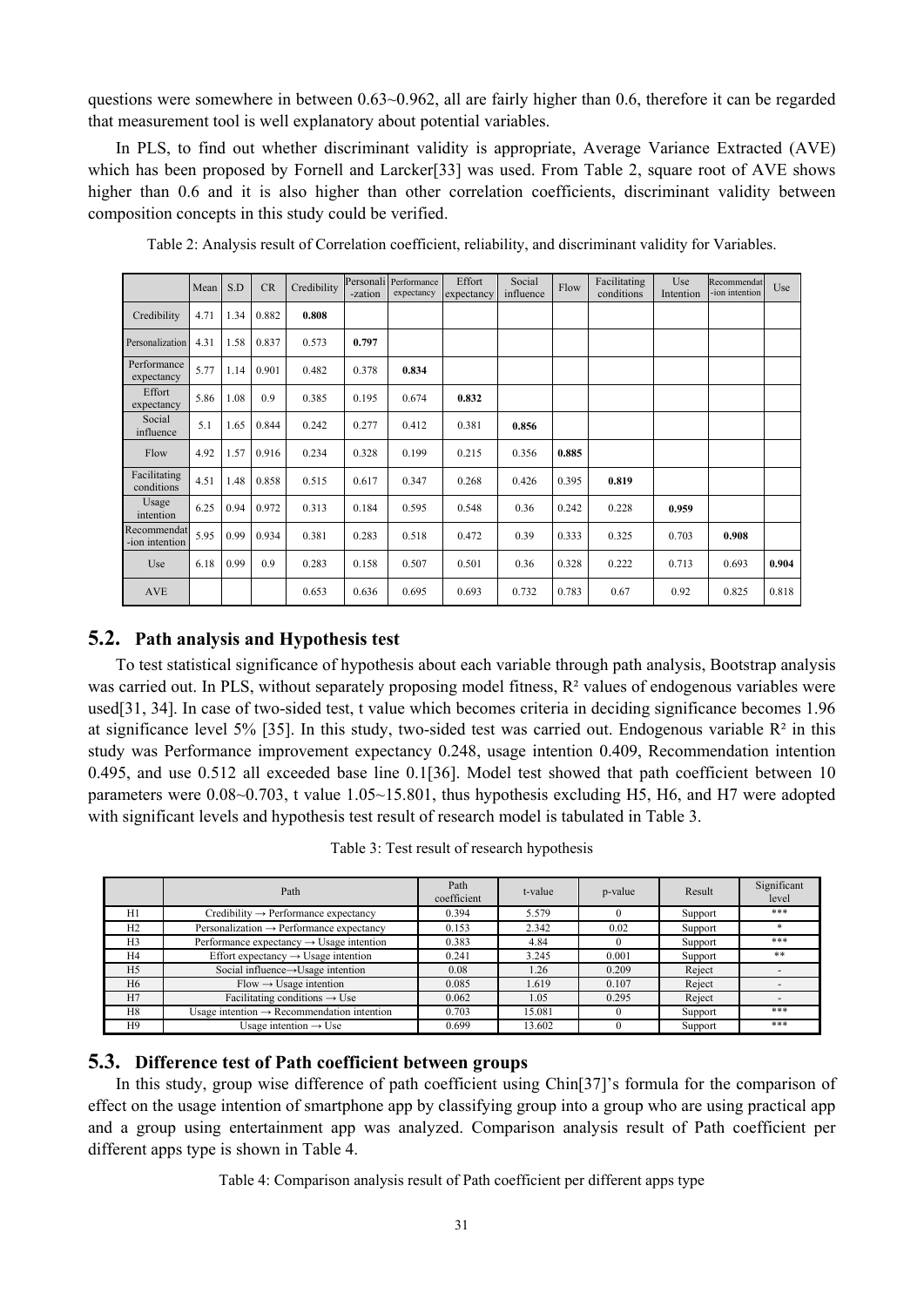| Path                                           | Measurement item         | Practical App | Entertainment App | Result                            |  |  |  |
|------------------------------------------------|--------------------------|---------------|-------------------|-----------------------------------|--|--|--|
|                                                | Path coefficient         | $0.412***$    | $0.373***$        |                                   |  |  |  |
| Credibility $\rightarrow$                      | Standard error           | 0.100         | 0.097             | Practical App > Entertainment App |  |  |  |
| Performance expectancy                         | Sample size<br>83<br>132 |               |                   |                                   |  |  |  |
|                                                |                          |               | 2.798             |                                   |  |  |  |
|                                                | Path coefficient         | $0.253**$     | 0.090             |                                   |  |  |  |
| Personalization $\rightarrow$                  | Standard error           | 0.092         | 0.091             | Practical App > Entertainment App |  |  |  |
| Performance expectancy                         | Sample size              | 83            | 132               |                                   |  |  |  |
|                                                |                          |               | 12.795            |                                   |  |  |  |
|                                                | Path coefficient         | $0.512**$     | $0.376***$        |                                   |  |  |  |
| Performance expectancy $\rightarrow$ Usage     | Standard error           | 0.164         | 0.093             | Practical App > Entertainment App |  |  |  |
| intention                                      | Sample size              | 83            | 132               |                                   |  |  |  |
|                                                |                          |               | 7.810             |                                   |  |  |  |
|                                                | Path coefficient         | 0.097         | $0.302**$         |                                   |  |  |  |
| Effort expectancy $\rightarrow$                | Standard error           | 0.142         | 0.089             | Practical App < Entertainment App |  |  |  |
| Usage intention                                | Sample size              | 83            | 132               |                                   |  |  |  |
|                                                |                          |               | $-13.057$         |                                   |  |  |  |
|                                                | Path coefficient         | $0.171+$      | $-0.059$          |                                   |  |  |  |
| Social influence $\rightarrow$ Usage intention | Standard error           | 0.100         | 0.070             | Practical App > Entertainment App |  |  |  |
|                                                | Sample size              | 83            | 132               |                                   |  |  |  |
|                                                |                          |               | 19.808            |                                   |  |  |  |
|                                                | Path coefficient         | 0.022         | $0.142*$          |                                   |  |  |  |
| $Flow \rightarrow Usage$ intention             | Standard error           | 0.069         | 0.069             | Practical App < Entertainment App |  |  |  |
|                                                | Sample size              | 83            | 132               |                                   |  |  |  |
|                                                | $\mathbf{f}$             | $-12.423$     |                   |                                   |  |  |  |
|                                                | Path coefficient         | $-0.075$      | 0.132             |                                   |  |  |  |
| Facilitating condition $\rightarrow$ Use       | Standard error           | 0.069         | 0.089             | Practical App < Entertainment App |  |  |  |
|                                                | Sample size              | 83            | 132               |                                   |  |  |  |
|                                                | $\mathbf{t}$             | $-17.965$     |                   |                                   |  |  |  |
|                                                | Path coefficient         | $0.766***$    | $0.657***$        |                                   |  |  |  |
| Usage intention $\rightarrow$ Recommendation   | Standard error           | 0.066         | 0.062             | Practical App > Entertainment App |  |  |  |
| intention                                      | Sample size              | 83            | 132               |                                   |  |  |  |
|                                                | $\mathbf{t}$             |               | 12.223            |                                   |  |  |  |
|                                                | Path coefficient         | $0.873***$    | $0.593***$        |                                   |  |  |  |
|                                                | Standard error           | 0.053         | 0.065             |                                   |  |  |  |
| Usage intention $\rightarrow$ Use              | Sample size              | 83            | 132               | Practical App > Entertainment App |  |  |  |
|                                                | $\boldsymbol{t}$         |               | 32.865            |                                   |  |  |  |

# **6. Conclusion**

In this study, the factors which affect usage intention of smartphone apps with Smart phone apps users by adding the variables of credibility, personalization, flow, and recommendation intention on UTAUT model, and difference of factors which affect use intension from two groups i.e., practical apps users and entertainment apps users were compared. The key results are summarized as below;

First, in this study, it has been proposed that the factors affecting usage intention, recommendation intention, and use of smartphone service were 7 levels of credibility, personalization, performance expectancy, social influence, flow, and promotion condition. The survey was conducted with all the age groups who have experienced smartphone. The survey subject were mainly constituted with 20-30s age group, the academic qualification of respondents were the highest in college graduate 67.4%, and the largest numbers in occupation was found as 71.6%. apps use duration of 6-12 months was the highest and Android and iOS were occupied highest in Smart phone OS. Weekly average voice communication duration was found as 50% in below 1 hr. and average data use duration a week was highest in 1-2 hrs.

Second, analysis result showed that performance expectancy and effort expectancy about smartphone apps among major variables in UTAUT model affected significantly on usage intention and usage intention also affected significantly on use. However, the hypothesis that social effect would affect usage intention significantly and promotion condition would affect smartphone use were rejected, thus it can be interpreted that since smartphone itself is being used for very personal matters, the possibility of choosing and using apps is high led by personal motivation than influenced by others. Also, because apps has many different varieties and the use purposes are also different with types, it would be difficult to draw conclusion that some variables affect usage intention via integrated analysis with only one model. As per promotion condition, it can be interpreted that support and education for the operation or understanding the app use are not required because display construction of smartphone apps is considerably intuitive and simple. For the newly added variables, it has been verified that credibility on Smart phone apps, perception degree about personalization significantly affected on performance expectancy, and it has been found that usage intention also affected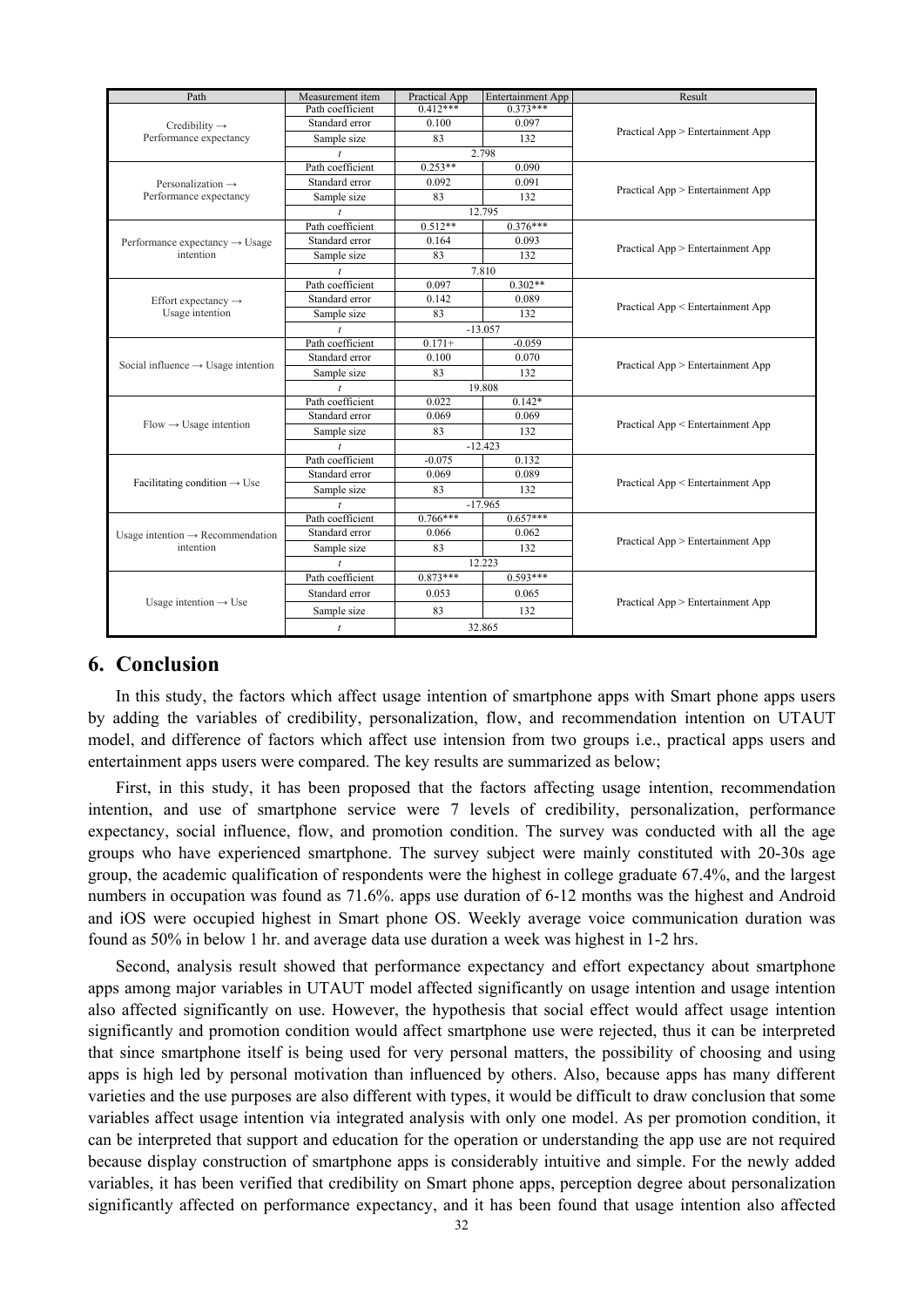significantly on recommendation intension. For the credibility and personalization, since smartphone can be used in personal work in various aspects from information search, e-mail check up to mobile banking, it means that personal information or security issues become important in using apps, and whether service can be provided as per user's needs is being recognized as important influential factor. However, the hypothesis that flow would affect usage intention was rejected, the reason being use motivation and purpose as per different apps types are different, thereby integrally measuring various apps which have different objects could not lead in obtaining significant result.

The research result as per apps type, it has been found that the users who are using practical apps have high perception degree that it would affect performance expectancy and they believe that personalization of apps would affect performance achievement. Further, practical apps users had high intention and plan to use apps with performance achievement expectancy, and had high personal perception degree that others who are important for them should use apps. Lastly, recommendation intention was found as high when practical apps users had usage intention, and this usage intention is highly likely connected to actual use.

This study also has limitations as below;

First, Smart phone apps can be classified as at least 4 types as per its use purpose and characteristics, that is, Productivity, Entertainment, Information, and SNS, but it has been classified as just 2 types of practical characteristics and entertainment characteristics in this study, it is required to conduct follow up more detailed research about each apps type.

Second, due to limit in sample extraction method, convenience sampling method was adopted, so the result from this study cannot be generalized. Besides, most of respondents are age group of 20, 30s, the age group has not been distributed with different age groups, ultimately age wise comparison analysis could not be carried out. Therefore, range of sampling group via succeeding studies has to be extended.

### **7. Reference**

- [1] Jung-Tae Kim. informatization essay: The readiness and prospect of 2009 IT industry. *Journal of Local Informatization*. 2009, 54: 84-91.
- [2] Gideok Kwon, Taeyun Im, Useok Choi, Seongbae Park, and Donghyeon Oh. The future of smartphone is leading. *Samsung Economic Research Institute*, *CEO information*. 2010, 741.
- [3] http://www.148apps.biz
- [4] http://www.androlib.com
- [5] Jae Seok Park, Pilgu Han, and Byeong Gu Kang. A study on the acceptance for mobile applications(App Store). *The Korea Society of Management information Systems*. 2009, 160-164.
- [6] Nam-Gon Choi. Smartphone, Communication and Wireless Internet. *Tongyang Securities Inc*. 2010.
- [7] Fishbein and azjen. Belief, attitude, intention, and behavior: An introduction to theory and research, *Addison-Wesley Pub*. 1975.
- [8] Gefen, D. Karahanna, E., and Straub, D. W. Trust and TAM in Online Shopping: An Integrated Model. *MIS Quarterly*, 2003, 27(1): 51-90.
- [9] Ajzen, I. The Theory of Planned Behavior. *Organizational Behavior and Human Decision Processes*. 1991, 50(2): 179-211.
- [10]Venkatesh, V. Morris, M. G. Davis, G. B., and Davis, F. D. User Acceptance of Information Technology: toward a Unified View. *MIS Quarterly*, 2003, 27(3): 425-478.
- [11]Hoffman, D. L. Novak, T. P., and Peralta, M. Building Consumer Trust Online. *Communications of the ACM*, 1999, 42(4): 80-85.
- [12]Dahlberg, T. N. M., and A. Oorni. Trust Enhanced Technoloty Acceptance Model Consuer Acceptance of Mobile Payment Solutions*. in Presentation at Stockholm Mobility Roundtable, Stockholm, Sweden.* 2003, May: 22-23.
- [13]Wang, Y. S. H. H. Lin, P. Luarn. Predicting Consumer Intention to Use Mobile Service. *Information Systems Journal*. 2006, 16(2): 157-179.
- [14]Ward Hanson. The principles of Internet Marketing. *South-Western College Publishing*. 2000.